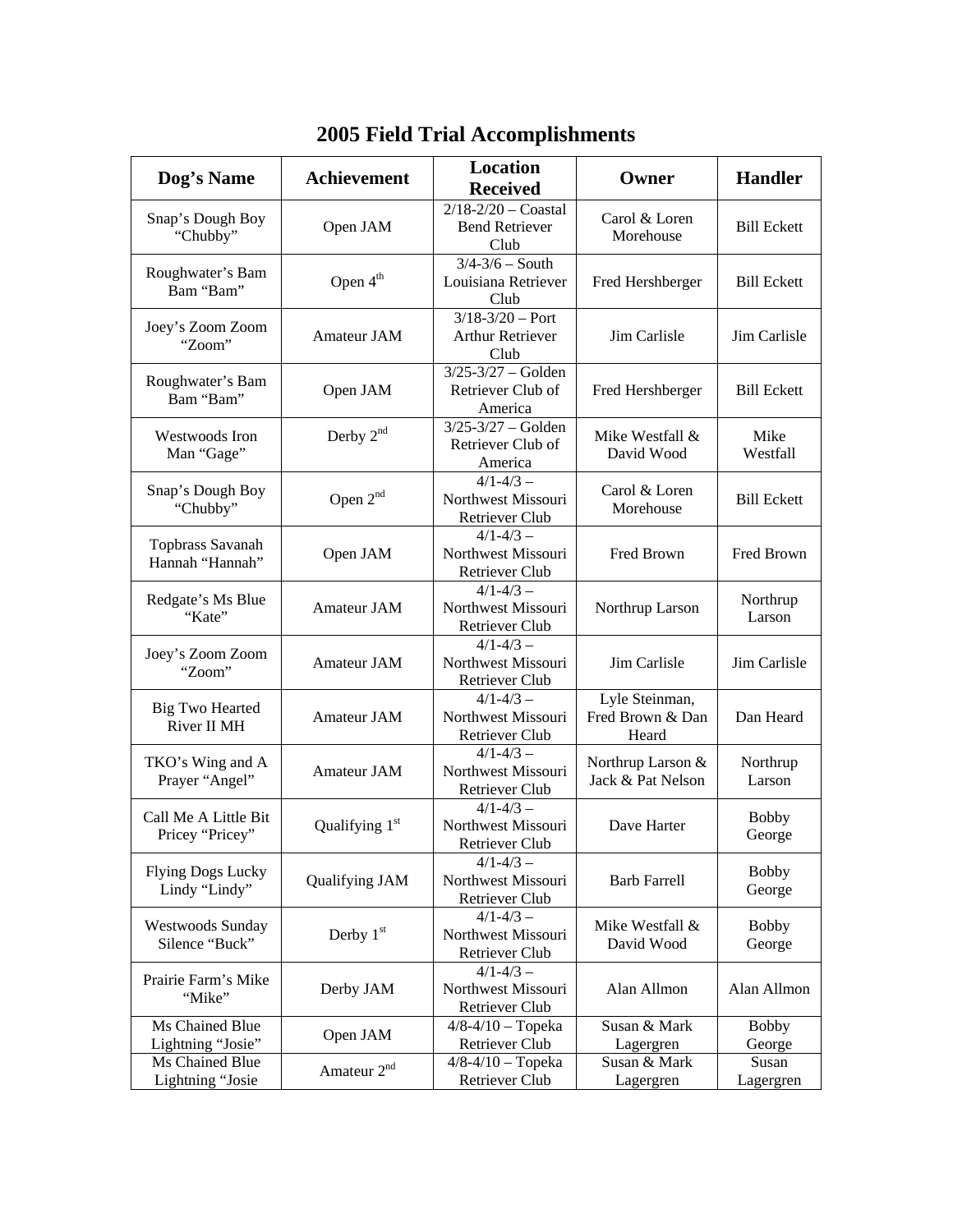| Dog's Name                                       | <b>Achievement</b>         | <b>Location</b><br><b>Received</b>                      | Owner                                       | <b>Handler</b>             |
|--------------------------------------------------|----------------------------|---------------------------------------------------------|---------------------------------------------|----------------------------|
| Nebo's Onyx<br>Tornado "Twister"                 | Qualifying 1st             | $4/8 - 4/10 - Topeka$<br>Retriever Club                 | Al Wilson                                   | Al Wilson                  |
| <b>Flying Dogs Lucky</b><br>Lindy "Lindy"        | Qualifying 4 <sup>th</sup> | $4/8 - 4/10 - Topeka$<br>Retriever Club                 | <b>Barb Farrell</b>                         | <b>Bobby</b><br>George     |
| Midnights Rainy<br>Hilltop "Rain"                | Qualifying JAM             | $4/8 - 4/10 - Topeka$<br>Retriever Club                 | Craig Thompson                              | <b>Bobby</b><br>George     |
| <b>Westwoods Sunday</b><br>Silence "Buck"        | Derby $1st$                | $4/8 - 4/10 - Topeka$<br>Retriever Club                 | Mike Westfall &<br>David Wood               | Mike<br>Westfall           |
| Westwoods Iron<br>Man "Gage"                     | Derby JAM                  | $4/8 - 4/10 - Topeka$<br>Retriever Club                 | Mike Westfall &<br>David Wood               | Mike<br>Westfall           |
| Just Maybee<br>"Maybee"                          | Derby JAM                  | $4/8 - 4/10 - Topeka$<br>Retriever Club                 | Stephanie Batman<br>& Ron Batman            | Jay Stine                  |
| Nebo's Moapa<br><b>Valley Surprise</b><br>"Hawk" | Derby JAM                  | $4/8 - 4/10 - Topeka$<br><b>Retriever Club</b>          | Jon & Kathleen<br>Dunn                      | Jon Dunn                   |
| Joey's Zoom Zoom<br>"Zoom"                       | Open $1st$                 | $4/15 - 4/17 -$ Kansas<br>City Retriever Club           | Jim Carlisle                                | <b>Bill Eckett</b>         |
| <b>Big Two Hearted</b><br>River II MH            | Amateur 2 <sup>nd</sup>    | $4/15 - 4/17 -$ Kansas<br>City Retriever Club           | Lyle Steinman,<br>Fred Brown & Dan<br>Heard | Dan Heard                  |
| Topbrass Savanah<br>Hannah "Hannah"              | Amateur 4 <sup>th</sup>    | $4/15 - 4/17 -$ Kansas<br>City Retriever Club           | Fred Brown                                  | Fred Brown                 |
| <b>Westwoods Sunday</b><br>Silence "Buck"        | Derby $1st$                | $4/15 - 4/17 -$ Kansas<br>City Retriever Club           | Mike Westfall &<br>David Wood               | Mike<br>Westfall           |
| If At First "Try"                                | Derby 4 <sup>th</sup>      | $4/15 - 4/17 -$ Kansas<br>City Retriever Club           | Stephanie Batman<br>& Sandra<br>Anderson    | Stephanie<br><b>Batman</b> |
| Westwoods Iron<br>Man "Gage"                     | Derby JAM                  | $4/15 - 4/17 -$ Kansas<br>City Retriever Club           | Mike Westfall &<br>David Wood               | Mike<br>Westfall           |
| Prairie Farm's Mike<br>"Mike"                    | Derby JAM                  | $4/15 - 4/17 -$ Kansas<br>City Retriever Club           | Alan Allmon                                 | Alan Allmon                |
| Riparian Rocket<br>Man of Mo-Kan<br>"Rocky"      | Derby 3rd                  | $4/22 - 4/24 - North$<br><b>Texas Retriever</b><br>Club | Anthony & Donna<br>Piranio                  | Clint Avant                |
| Taylorlab<br>Downtown Cooter<br><b>Brown</b>     | Derby JAM                  | $4/22 - 4/24 - North$<br><b>Texas Retriever</b><br>Club | Fred Brown & Dan<br>Heard                   | Clint Avant                |
| <b>Blackstar Shark SFR</b><br>"Shark"            | Open 1st                   | $4/22 - 4/24 -$<br>Jayhawk Retriever<br>Club            | Stephanie Batman                            | Jay Stine                  |
| Roughwaters Bam<br>Bam "Bam"                     | Open 2 <sup>nd</sup>       | $4/22 - 4/24 -$<br>Jayhawk Retriever<br>Club            | Fred Hershberger                            | <b>Bobby</b><br>George     |
| Roughwaters Bam<br>Bam "Bam"                     | Amateur 4 <sup>th</sup>    | $4/22 - 4/24 -$<br>Jayhawk Retriever<br>Club            | Fred Hershberger                            | Fred<br>Hershberger        |
| Topbrass Savanah<br>Hannah "Hannah"              | Amateur JAM                | $4/22 - 4/24 -$<br>Jayhawk Retriever<br>Club            | Fred Brown                                  | Fred Brown                 |
| Nebo's Onyx<br>Tornado "Twister"                 | Qualifying $3rd$           | $4/22 - 4/24 -$<br>Jayhawk Retriever<br>Club            | Al Wilson                                   | Al Wilson                  |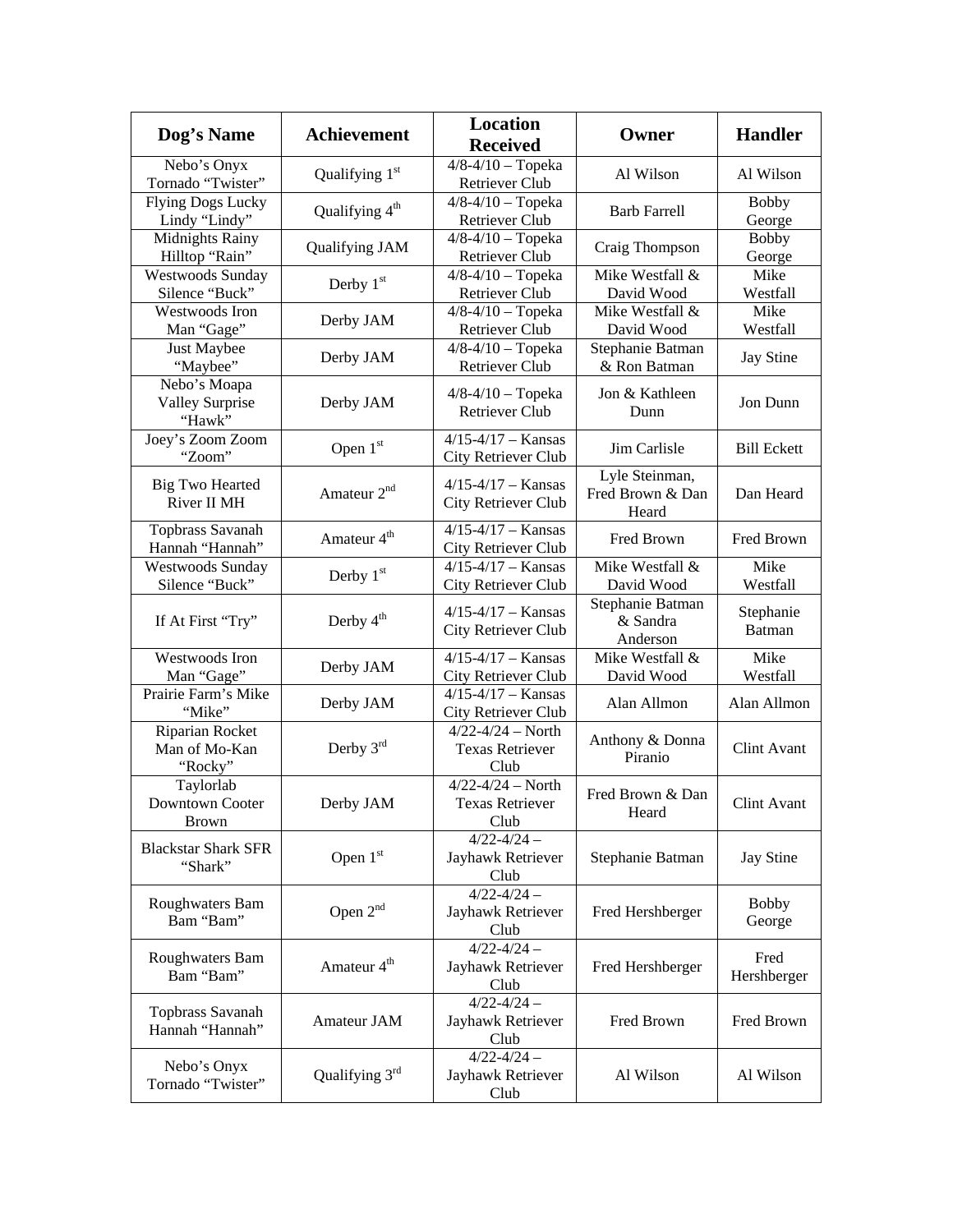| Dog's Name                                      | <b>Achievement</b>                                           | Location<br><b>Received</b>                   | Owner                                        | <b>Handler</b>         |
|-------------------------------------------------|--------------------------------------------------------------|-----------------------------------------------|----------------------------------------------|------------------------|
| Westwoods Iron<br>Man "Gage"                    | Derby $2^{nd}$                                               | $4/22 - 4/24 -$<br>Jayhawk Retriever<br>Club  | Mike Westfall &<br>David Wood                | <b>Bobby</b><br>George |
| If At First "Try"                               | Derby $4th$                                                  | $4/22 - 4/24 -$<br>Jayhawk Retriever<br>Club  | Stephanie Batman<br>& Sandra<br>Anderson     | Stephanie              |
| Snap's Dough Boy<br>"Chubby"                    | Amateur 2 <sup>nd</sup>                                      | $4/29 - 5/1 -$<br>Nebraska Dog &<br>Hunt Club | Carol & Loren<br>Morehouse                   | Carol<br>Morehouse     |
| <b>Blackwater Be Be</b><br>"BeBe"               | Amateur 3rd                                                  | $4/29 - 5/1 -$<br>Nebraska Dog &<br>Hunt Club | Dave Harter &<br>Marci Nabity                | Dave Harter            |
| Joey's Zoom Zoom<br>"Zoom"                      | Amateur 4 <sup>th</sup>                                      | $4/29 - 5/1 -$<br>Nebraska Dog &<br>Hunt Club | Jim Carlisle                                 | Jim Carlisle           |
| River Hill's Ruby<br>"Ruby"                     | Amateur JAM                                                  | $4/29 - 5/1 -$<br>Nebraska Dog &<br>Hunt Club | Fred Brown                                   | Fred Brown             |
| General Jackson<br>Southern Belle SH<br>"Belle" | <b>Amateur JAM</b>                                           | $4/29 - 5/1 -$<br>Nebraska Dog &<br>Hunt Club | Mark Lagergren                               | Mark<br>Lagergren      |
| Topbrass Savanah<br>Hannah "Hannah"             | Amateur JAM                                                  | $4/29 - 5/1 -$<br>Nebraska Dog &<br>Hunt Club | Fred Brown                                   | Fred Brown             |
| Watermark's Elle of<br>Redgate "Elle"           | <b>Amateur JAM</b>                                           | $4/29 - 5/1 -$<br>Nebraska Dog &<br>Hunt Club | Jack & Pat Nelson<br>& Northrup Larson       | Northrup<br>Larson     |
| Nabs Little Blue<br>Chief "Bailey"              | Amateur JAM                                                  | $4/29 - 5/1 -$<br>Nebraska Dog &<br>Hunt Club | Marci Nabity &<br>Terry Rotschafer           | Terry<br>Rotschafer    |
| <b>Westwoods Sunday</b><br>Silence "Buck"       | Derby 1 <sup>st</sup>                                        | $4/29 - 5/1 -$<br>Nebraska Dog &<br>Hunt Club | Mike Westfall &<br>David Wood                | <b>Bobby</b><br>George |
| Taylorlab<br>Downtown Cooter<br>Brown           | Derby $3^{rd}$                                               | $4/30$ – Port Arthur<br><b>Retriever Club</b> | Fred Brown & Dan<br>Heard                    | Clint Avant            |
| <b>Big Two Hearted</b><br>River II H "River"    | Amateur JAM                                                  | $4/29 - 5/1 -$ Sooner<br>Retriever Club       | Lyle Steinman &<br>Fred Brown & Dan<br>Heard | Dan Heard              |
| <b>Blackstar Shark SFR</b><br>"Shark"           | Open $2^{nd}$<br>and<br>Qualifies for 2005<br>National Open  | $5/6 - 5/8 - Missouri$<br>Valley Hunt Club    | Stephanie Batman                             | <b>Jay Stine</b>       |
| <b>Blackwater Be Be</b><br>"BeBe"               | Open $3rd$                                                   | $5/6 - 5/8 -$ Missouri<br>Valley Hunt Club    | Dave Harter &<br>Marci Nabity                | <b>Bill Eckett</b>     |
| Joey's Zoom Zoom<br>"Zoom"                      | Open JAM                                                     | $5/6 - 5/8 -$ Missouri<br>Valley Hunt Club    | Jim Carlisle                                 | <b>Bill Eckett</b>     |
| Snap's Dough Boy<br>"Chubby"                    | Amateur 1st<br>and<br>Qualifies for 2005<br>National Amateur | $5/6 - 5/8 -$ Missouri<br>Valley Hunt Club    | Carol & Loren<br>Morehouse                   | Carol<br>Morehouse     |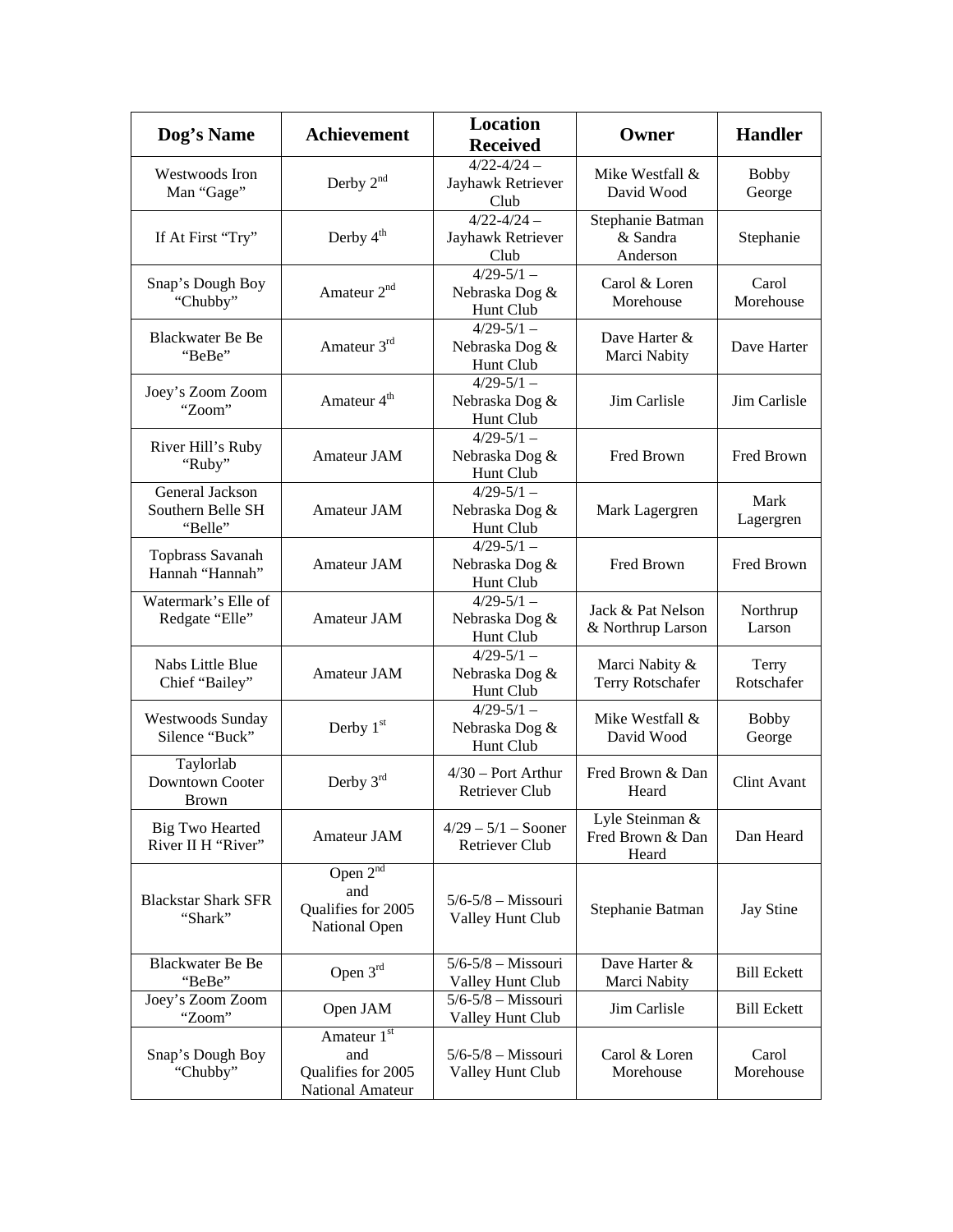| Dog's Name                                          | <b>Achievement</b>         | <b>Location</b><br><b>Received</b>                                          | Owner                                    | <b>Handler</b>         |
|-----------------------------------------------------|----------------------------|-----------------------------------------------------------------------------|------------------------------------------|------------------------|
| <b>Candlewoods Ruler</b><br>Of The Sky "Zeus"       | Amateur 3rd                | $5/6 - 5/8 - Missouri$<br>Valley Hunt Club                                  | Will & Joanne<br>Wilbanks                | Joanne<br>Wilbanks     |
| Joey's Zoom Zoom<br>"Zoom"                          | Amateur JAM                | $5/6 - 5/8 -$ Missouri<br>Valley Hunt Club                                  | Jim Carlisle                             | Jim Carlisle           |
| Redgate's Ms Blue<br>"Kate"                         | <b>Amateur JAM</b>         | $5/6 - 5/8 -$ Missouri<br>Valley Hunt Club                                  | Northrup Larson                          | Northrup<br>Larson     |
| Midnights Rainy<br>Hilltop "Rain"                   | Qualifying JAM             | $5/6 - 5/8 - Missouri$<br>Valley Hunt Club                                  | Craig Thompson                           | <b>Bobby</b><br>George |
| <b>Flying Dogs Lucky</b><br>Lindy "Lindy"           | Qualifying JAM             | $5/6 - 5/8 -$ Missouri<br>Valley Hunt Club                                  | <b>Barb Farrell</b>                      | <b>Bobby</b><br>George |
| <b>Westwoods Sunday</b><br>Silence "Buck"           | Derby $2nd$                | $5/6 - 5/8 - Missouri$<br>Valley Hunt Club                                  | Mike Westfall &<br>David Wood            | <b>Bobby</b><br>George |
| Bart's Pequeno<br>Negro Cosmo "Bart"                | Qualifying $2^{nd}$        | $5/13 - 5/15$ -<br>Bluebonnet<br>Retriever Club                             | Phillip Carson                           | Clint Avant            |
| Taylorlab<br><b>Downtown Cooter</b><br><b>Brown</b> | Derby JAM                  | $5/13 - 5/15$ -<br>Bluebonnet<br>Retriever Club                             | Fred Brown & Dan<br>Heard                | Clint Avant            |
| Watermark's Elle Of<br>Redgate "Elle"               | Open $4th$                 | $5/13 - 5/15 - Mid$<br><b>Iowa Retriever</b><br>Club                        | Jack & Pat Nelson<br>& Northrup Larson   | <b>Bill Eckett</b>     |
| <b>Happy Tails Last</b><br>Chance<br>"Chance"       | Open JAM                   | $\frac{5}{13} - \frac{5}{15} - \text{Mid}$<br><b>Iowa Retriever</b><br>Club | Mike Schafer & Ed<br>Schulenberg         | <b>Jay Stine</b>       |
| Roughwater's Bam<br>Bam "Bam"                       | Open JAM                   | $5/13 - 5/15 - Mid$<br><b>Iowa Retriever</b><br>Club                        | Fred Hershberger                         | <b>Bill Eckett</b>     |
| <b>Blackstar Shark SFR</b><br>"Shark"               | Open JAM                   | $5/13 - 5/15 - Mid$<br><b>Iowa Retriever</b><br>Club                        | Stephanie Batman                         | <b>Jay Stine</b>       |
| Roughwater's Bam<br>Bam "Bam"                       | Amateur 1st                | $5/13 - 5/15 - Mid$<br><b>Iowa Retriever</b><br>Club                        | Fred Hershberger                         | Fred<br>Hershberger    |
| FC AFC Maccabees<br><b>First Candle</b><br>"Theda"  | Amateur 4 <sup>th</sup>    | $\frac{5}{13} - \frac{5}{15} -$ Mid-<br><b>Iowa Retriever</b><br>Club       | Eli Reichman &<br><b>Susie Ritch</b>     | <b>Beth Harman</b>     |
| TKO's Wing and A<br>Prayer "Angel"                  | Amateur JAM                | $5/13 - 5/15 - Mid$<br><b>Iowa Retriever</b><br>Club                        | Jack & Pat Nelson<br>& Northrup Larson   | Northrup<br>Larson     |
| Midnight Rainy<br>Hilltop "Rain"                    | Qualifying 2 <sup>nd</sup> | $5/13 - 5/15 - Mid$<br><b>Iowa Retriever</b><br>Club                        | Craig Thompson                           | <b>Bobby</b><br>George |
| If At First "Try"                                   | Derby JAM                  | $5/13 - 5/15 - Mid$<br><b>Iowa Retriever</b><br>Club                        | Stephanie Batman<br>& Sandra<br>Anderson | Jay Stine              |
| <b>Westwoods Sunday</b><br>Silence "Buck"           | Derby JAM                  | $5/13 - 5/15 - Mid$<br><b>Iowa Retriever</b><br>Club                        | Mike Westfall &<br>David Wood            | <b>Bobby</b><br>George |
| Just Maybee<br>"Maybee"                             | Derby JAM                  | $\overline{5/13 - 5/15}$ - Mid-<br><b>Iowa Retriever</b><br>Club            | Stephanie Batman<br>& Sandra<br>Anderson | <b>Jay Stine</b>       |